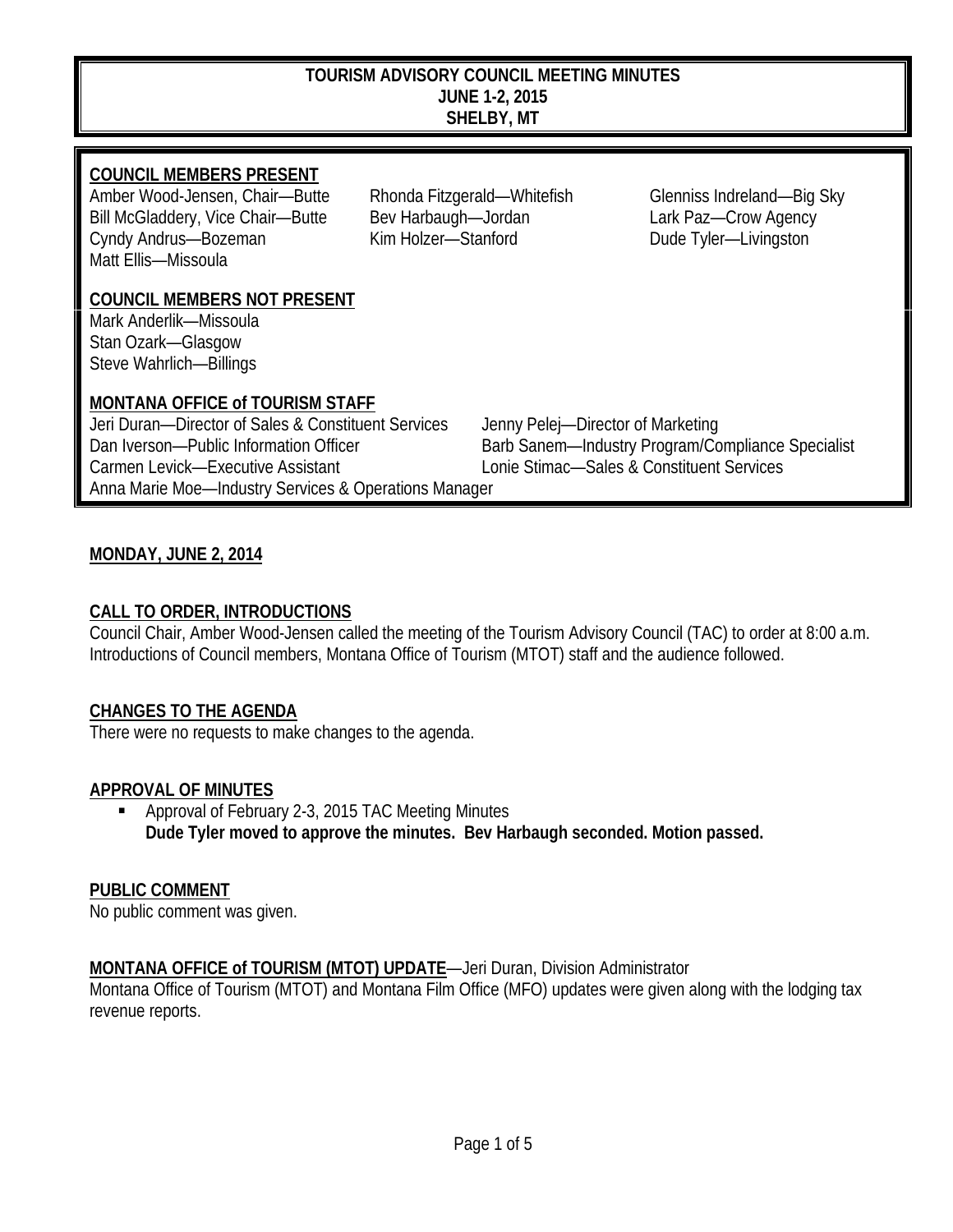### **REGION/CVB MARKETING PLAN PRESENTATIONS**

The Regions and CVBs gave an oral presentation of their marketing plan and budget. The Marketing Committee met prior to the TAC meeting to discuss the marketing plans and made their recommendations to the full council.

*Glacier Country*—**Bev Harbaugh moved to approve the recommendation of the Marketing Committee for final approval of the marketing plan as submitted with the stipulation that the Marketing Committee has the authority to approve opportunity projects on behalf of the Council. Dude Tyler seconded. Motion passed.**

*Kalispell CVB*—**Cyndy Andrus moved to approve the recommendation of the Marketing Committee for final approval of the marketing plan as submitted with the stipulation that the Marketing Committee has the authority to approve opportunity projects on behalf of the Council. Rhonda Fitzgerald seconded. Motion passed.**

*Missoula CVB*—**Rhonda Fitzgerald moved to approve the recommendation of the Marketing Committee for final approval of the marketing plan as submitted with the stipulation that the Marketing Committee has the authority to approve opportunity projects on behalf of the Council. Kim Holzer seconded. Matt Ellis abstained. Motion passed.**

*Whitefish CVB*—**Bill McGladdery moved to approve the recommendation of the Marketing Committee for final approval of the marketing plan as submitted with the stipulation that the Marketing Committee has the authority to approve opportunity projects on behalf of the Council. Beverly Harbaugh seconded. Rhonda Fitzgerald abstained. Motion passed.**

*Central Montana*—**Cyndy Andrus moved to approve the recommendation of the Marketing Committee for final approval of the marketing plan as submitted with the stipulation that the Marketing Committee has the authority to approve opportunity projects on behalf of the Council. Dude Tyler seconded. Motion passed.**

*Great Falls CVB*—**No one was present to do the presentation for Great Falls. Approval was tabled pending communication with Great Falls CVB director.**

*Southeast Montana*—**Bev Harbaugh moved to approve the recommendation of the Marketing Committee for final approval of the marketing plan as submitted with the stipulation that the Marketing Committee has the authority to approve opportunity projects on behalf of the Council. Dude Tyler seconded. Motion passed.**

*Glendive CVB*—**No one was present to do the presentation for Glendive. Approval was tabled pending communication with Glendive CVB director.** 

*Miles City CVB*—**Dude Tyler moved to approve the recommendation of the Marketing Committee for final approval of the marketing plan as submitted with the stipulation that the Marketing Committee has the authority to approve opportunity projects on behalf of the Council. Bev Harbaugh seconded. Motion passed.**

*Missouri River Country*—**Kim Holzer moved to approve the recommendation of the Marketing Committee for final approval of the marketing plan as submitted with the stipulation that the Marketing Committee has the authority to approve opportunity projects on behalf of the Council. Rhonda Fitzgerald seconded. Bev Harbaugh abstained. Motion passed on a 8-1 vote.**

*Sidney CVB*—**No one was present to do the presentation for Sidney. Approval was tabled pending communication with Sidney CVB director.** 

*Yellowstone Country*—**Bill McGladdery moved to approve the recommendation of the Marketing Committee for final approval as submitted with the stipulation that the Marketing Committee has the authority to approve opportunity projects on behalf of the Council. Bev Harbaugh seconded. Motion passed.**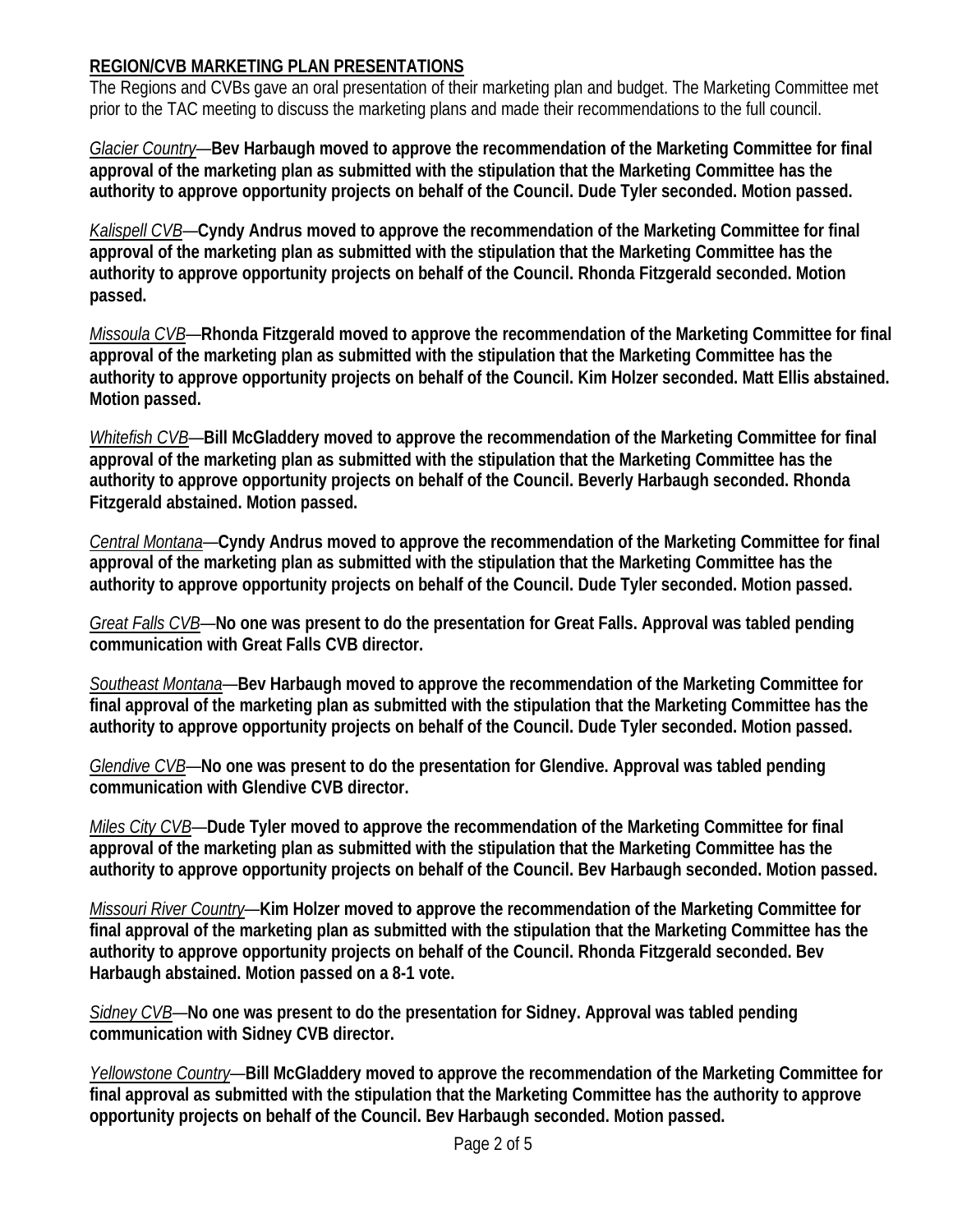*Big Sky CVB*—**Kim Holzer moved to approve the recommendation of the Marketing Committee for final approval as submitted with the stipulation that the Marketing Committee has the authority to approve opportunity projects on behalf of the Council. Dude Tyler seconded. Motion passed.**

*Bozeman CVB*—**Cyndy Andrus moved to approve the recommendation of the Marketing Committee for final approval as submitted with the stipulation that the Marketing Committee has the authority to approve opportunity projects on behalf of the Council. Bill McGladdery seconded. Motion passed.**

*Belgrade CVB*—**Bill McGladdery moved to recognize Belgrade's CVB eligibility. Dude Tyler seconded. Motion passed.** 

**Bev Harbaugh moved to approve the recommendation of the Marketing Committee for final approval as submitted with the stipulation that the Marketing Committee has the authority to approve opportunity projects on behalf of the Council. Dude Tyler seconded. Motion passed.**

*Gardiner CVB*—**Kim Holzer moved to recognize Gardiner's CVB eligibility. Dude Tyler seconded. Motion passed.** 

**Dude Tyler moved to approve the recommendation of the Marketing Committee for final approval as submitted with the stipulation that the Marketing Committee has the authority to approve opportunity projects on behalf of the Council. Bev Harbaugh seconded. Motion passed.**

*Livingston CVB*—**Kim Holzer moved to recognize Livingston's CVB eligibility. Dude Tyler seconded. Motion passed.** 

**Dude Tyler moved to approve the recommendation of the Marketing Committee for final approval as submitted with the stipulation that the Marketing Committee has the authority to approve opportunity projects on behalf of the Council. Bev Harbaugh seconded. Motion passed.**

*Red Lodge CVB*—**Bev Harbaugh moved to approve the recommendation of the Marketing Committee for final approval of the marketing plan as submitted with the stipulation that the Marketing Committee has the authority to approve opportunity projects on behalf of the Council. Matt Ellis seconded. Motion passed.**

*West Yellowstone CVB*—**Bill McGladdery moved to approve the recommendation of the Marketing Committee for final approval of the marketing plan as submitted with the stipulation that the Marketing Committee has the authority to approve opportunity projects on behalf of the Council. Dude Tyler seconded. Motion passed.**

*Southwest Montana*—**Cyndy Andrus moved to approve the recommendation of the Marketing Committee for final approval of the marketing plan as submitted with the stipulation that the Marketing Committee has the authority to approve opportunity projects on behalf of the Council. Bev Harbaugh seconded. Motion passed.**

*Butte CVB*—**Bev Harbaugh moved to approve the recommendation of the Marketing Committee for final approval of the marketing plan as submitted with the stipulation that the Marketing Committee has the authority to approve opportunity projects on behalf of the Council. Dude Tyler seconded. Amber Wood-Jensen abstained. Motion passed.**

*Dillon CVB*—**Rhonda Fitzgerald moved to table the application due to lack of response to questions that the Marketing Committee raised during the conference call. Kim Holzer seconded. Motion passed.**

*Helena CVB*— **Beverly Harbaugh moved to approve the recommendation of the Marketing Committee for final approval of the marketing plan as submitted with the stipulation that the Marketing Committee has the authority to approve opportunity projects on behalf of the Council. Cyndy Andrus seconded. Motion passed.**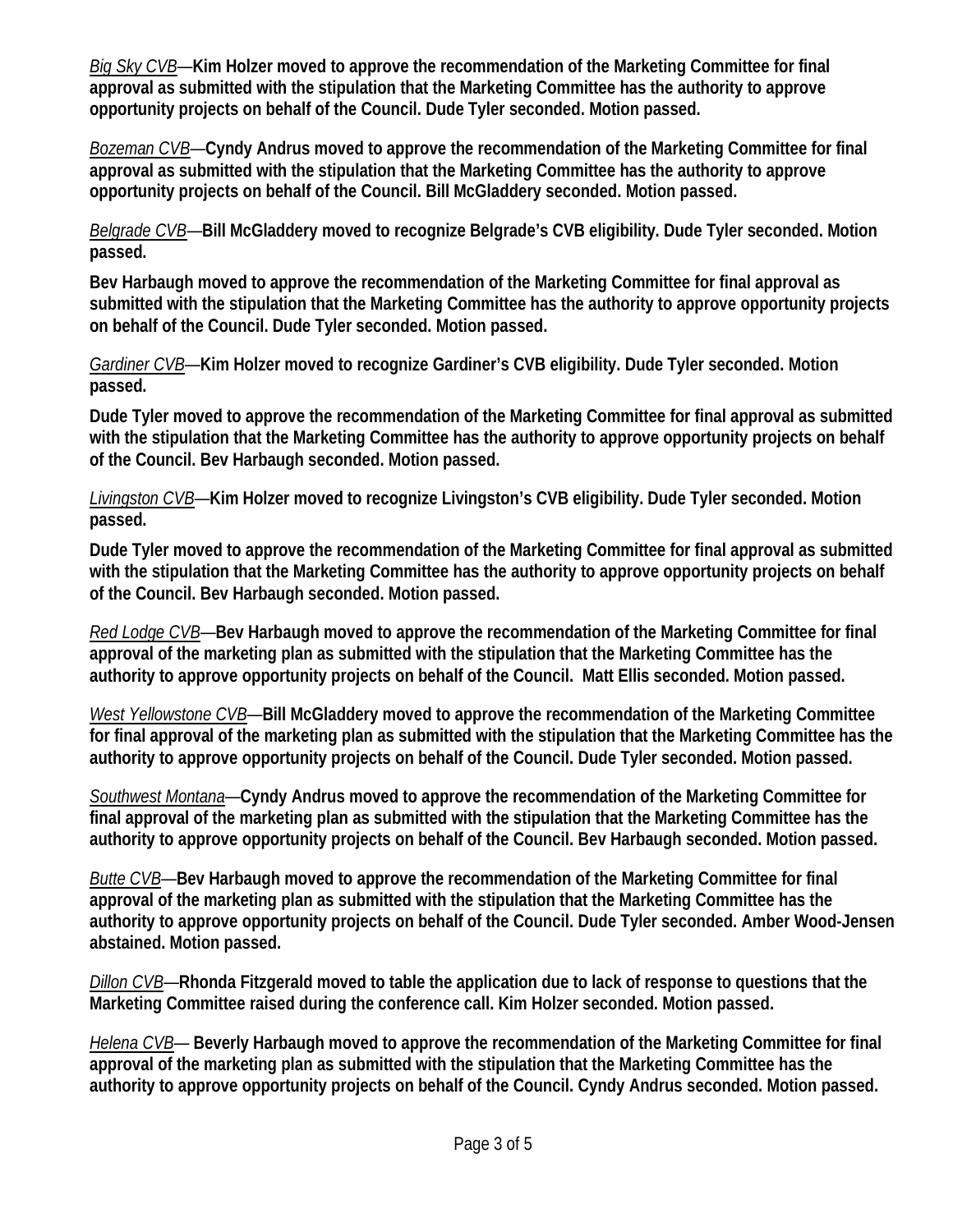*Billings CVB*—**Bill McGladdery moved to approve the recommendation of the Marketing Committee for final approval of the marketing plan as submitted with the stipulation that the Marketing Committee has the authority to approve opportunity projects on behalf of the Council. Kim Holzer seconded. Motion passed.**

## **COMMITTEE REPORTS BY RESPECTIVE CHAIRS**

**Executive Committee**—Amber Wood-Jensen, Chair

Discussion at the Executive Committee meeting included:

- **EXECTS Legislation, specifically HB542, which asks the TAC to encourage the Regions and CVBs to promote public** and nonprofit history museums in their regions
- The Montana Main Street Project—Rhonda gave a brief update of the Governor's Main Street Montana Project Tourism KIN (Key Industry Network) group.
- The TAC will have a retreat prior to the October 5-6, 2015 meeting with a strong focus on reviewing duplication of efforts of MTOT, Regions and CVBs

### **Marketing Committee/Audits**—Glenniss Indreland, Chair

*Retail Sales for the Regions & CVBs*—Glenniss reported that the initiative to allow retail sales as a marketing tool for the Regions and CVBs will not be moving forward and will not be added to the rules and regulations.

### **Site Selection Committee**—Amber Wood-Jensen, TAC Chair

Amber said that the TAC is committed to going to White Sulphur Springs for the October 5-6, 2015 meeting. She asked that suggestions for the June and October 2016 be sent to her.

### **Research Committee**—Bill McGladdery, Chair

New data including the 2015 Quarter one non-resident report builder and the 2014 economic impact numbers is now available. Non-resident data collection continues and other studies in progress include the Glacier biking study and the character of place study using Whitefish and White Sulphur Springs. All research project information can be found at the ITRR website a[t www.itrr.umt.edu.](http://www.itrr.umt.edu/)

### **Community Outreach**—Kim Holzer, Chair

The Community Outreach Committee is working to get the schedules for Region and CVB board meetings so that the Council members can make plans to attend the meetings in January or February on an annual basis. TAC members are being encouraged to also attend meetings outside of their regions to get a better perspective on what is happening in other areas of the state.

Other community outreach resources include:

- Encouraging local businesses to create their electronic marketing listings on visitMT.com by going to business.visitmt.com
- Co-Op Marketing program for consumer and electronic marketing. For information visit montanatourismcoops.com.
- Montana Office of Tourism eLearningU webinars are presented every Thursday from 12:00-1:00 p.m. To receive weekly eLearningU webinar invites contact Dan Iverson at 406-841-2893.

### **STRATEGIC PLAN DISCUSSION**—Cyndy Andrus

A quick update and review of the progress of the 2013-2017 Montana Tourism & Recreation Strategic Plan was given.